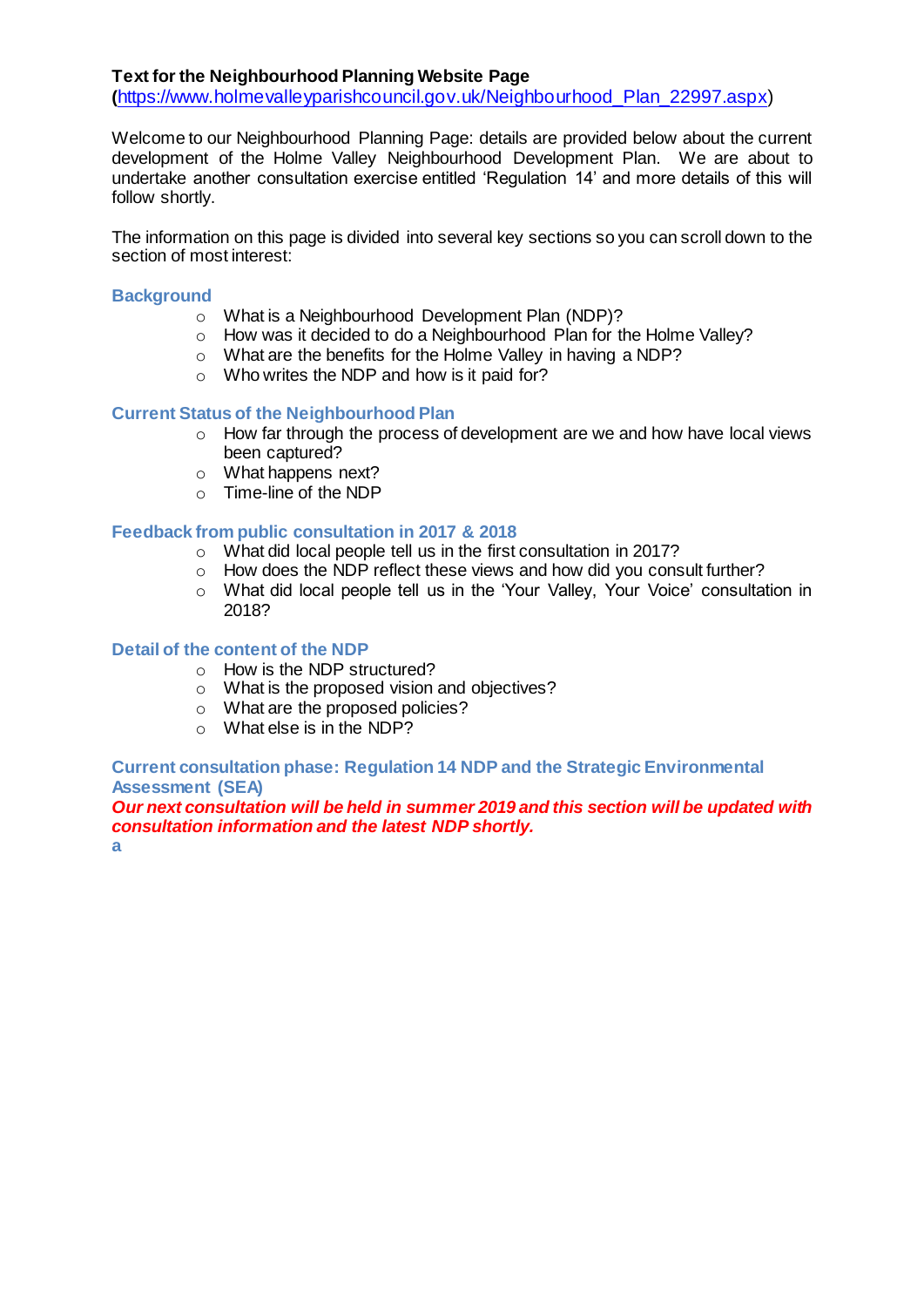## **Background**

### **What is a Neighbourhood Development Plan (NDP)?**

NDPs were brought in by the Localism Act 2011 so are a relatively new part of the UK planning system. They allow communities to shape development in their areas and are confirmed by public vote through a referendum. Once made (adopted) it becomes part of the statutory development plan, and is used to help determine planning applications in the Valley, alongside strategic policies in the Kirklees Local Plan.

Its aim is to give local people more say in decisions about proposed developments in their area by encouraging their involvement in drafting local planning policies. These will give them a real influence over how, and where, development should happen over the 15 years from 2016 - 2031. It captures a vision and objectives and proposes planning policies which will help deliver development which meets local needs and aspirations.

### **How was it decided to do a Neighbourhood Plan for the Holme Valley?**

Holme Valley Parish Council applied to become a designated neighbourhood planning body in September 2014. The neighbourhood area is the same as the Civil Parish boundary and was approved on 13th February 2015 by both Kirklees Council and Peak District National Park Authority.

### **What are the benefits for the Holme Valley in having a NDP?**

Creating a NDP in an area increases the understanding of local views and gives people a formal opportunity to influence planning decisions in the Holme Valley. Alongside the practical impact of helping shape the nature of future developments, it also enables more of the money raised through development to be spent locally. By having a NDP, the Holme Valley will receive 25% of all money raised through the Community Infrastructure Levy as opposed to only 15% if it does not have a NDP. This means more money can be spent on local priorities and this draft Plan asks for feedback on these priorities.

### **Who writes the NDP and how is it paid for?**

The Holme Valley NDP is being prepared by a steering group of local Parish Councillors and community group representatives. The group, formed in April 2016, developed its understanding of 'issues and options' which the NDP wanted to explore, secured the necessary funding and appointed planning consultants. It also sought technical expertise to identify the Valley's unique landscape and heritage and build the evidence base for the plan. Throughout the Plan's development, Government funding and technical advice has been sourced through Locality to support the process. We have now written a draft plan which will go out to formal Regulation 14 consultation with the public and statutory bodies during the summer, 2019.

Government support through 'Locality' is available throughout the development of a NDP. This is both through providing financial grants and access to technical experts and the Steering Group has applied for both through its development to date.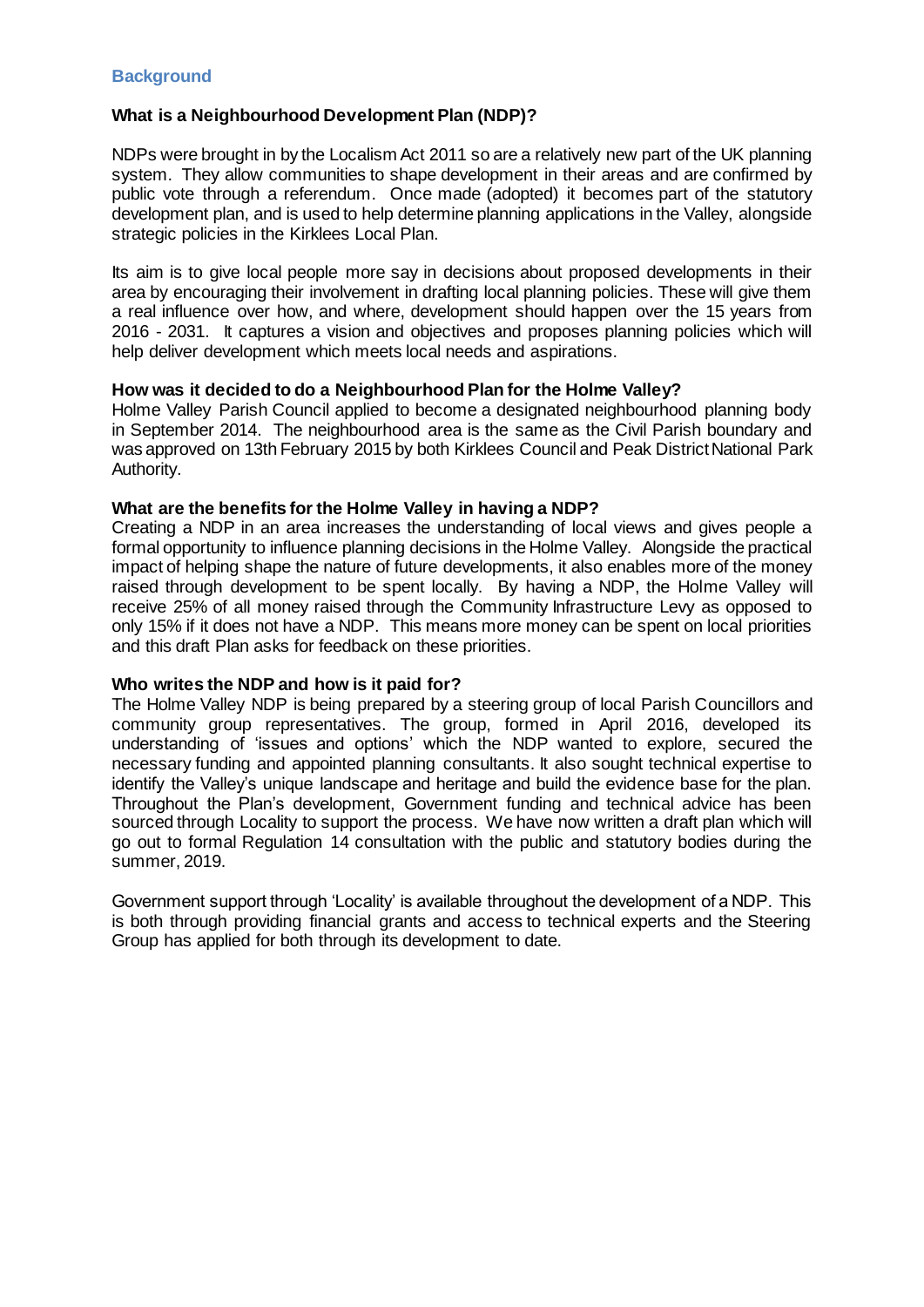## **Current Status of the Neighbourhood Plan**

### **How far through the process of development are we and how have local views been captured?**

The Steering Group has been developing the plan since 2016 through collecting and collating information about the area both from objective studies commissioned or undertaken in recent years and from direct contact with local people. We appointed planning consultants, Kirkwells, to provide us with ongoing planning expertise and assistance with drafting the plan as the final plan is a formal planning document. We also secured technical specialist advice from AECOM who prepared a Heritage and Landscape Character Assessment in 2016 and are currently undertaking a Strategic Environmental Assessment in 2019.

Local residents were asked for their views on a range of topics, from housing and infrastructure to green spaces and work opportunities, in a public consultation exercise held in summer 2017. They were asked what they valued and what they wished to change in the Valley. Responses were analysed and used to draft the proposed objectives and planning policies which are detailed in this draft Plan. The first informal draft plan was then shared with residents and local businesses during summer 2018 with a summary booklet of the policies entitled 'Your Valley, Your Voice' delivered to nearly 13,000 addresses. Views on the proposed policies were collated through a consultation questionnaire and that feedback analysed to inform the content of this Regulation 14 version.

#### **What happens next?**

We are about to publish our Regulation 14 Draft Plan for public consultation and consideration by various statutory bodies. This will happen during July and August 2019. The Draft NDP will also be accompanied by a Strategic Environmental Assessment and both will be available on this website together with details of how to submit your views.

Following the collation of feedback and review of the SEA recommendations, the NDP will be revised and updated to the Regulation 15 version. This will be accompanied by supportive documentation outlining the consultation responses and how the Plan has developed and it is then submitted by end 2019 to Kirklees Council.

Kirklees then review the Plan and publish it as the Regulation 16 version for a further public consultation in early 2020. The Plan is then submitted to an independent examiner who decides if the NDP meets the required basic conditions (subject to recommended modifications) and can go forward to a referendum.

A referendum for local voters is then held within 8 weeks which is estimated to be in June 2020. If more than 50% of those who vote, vote in favour of the NDP, it will be formally made (adopted) by Kirklees and used thereafter to inform planning decisions in the Holme Valley.

### **Time-line of the NDP**

The diagram below outlines the development of the plan with our current phase highlighted: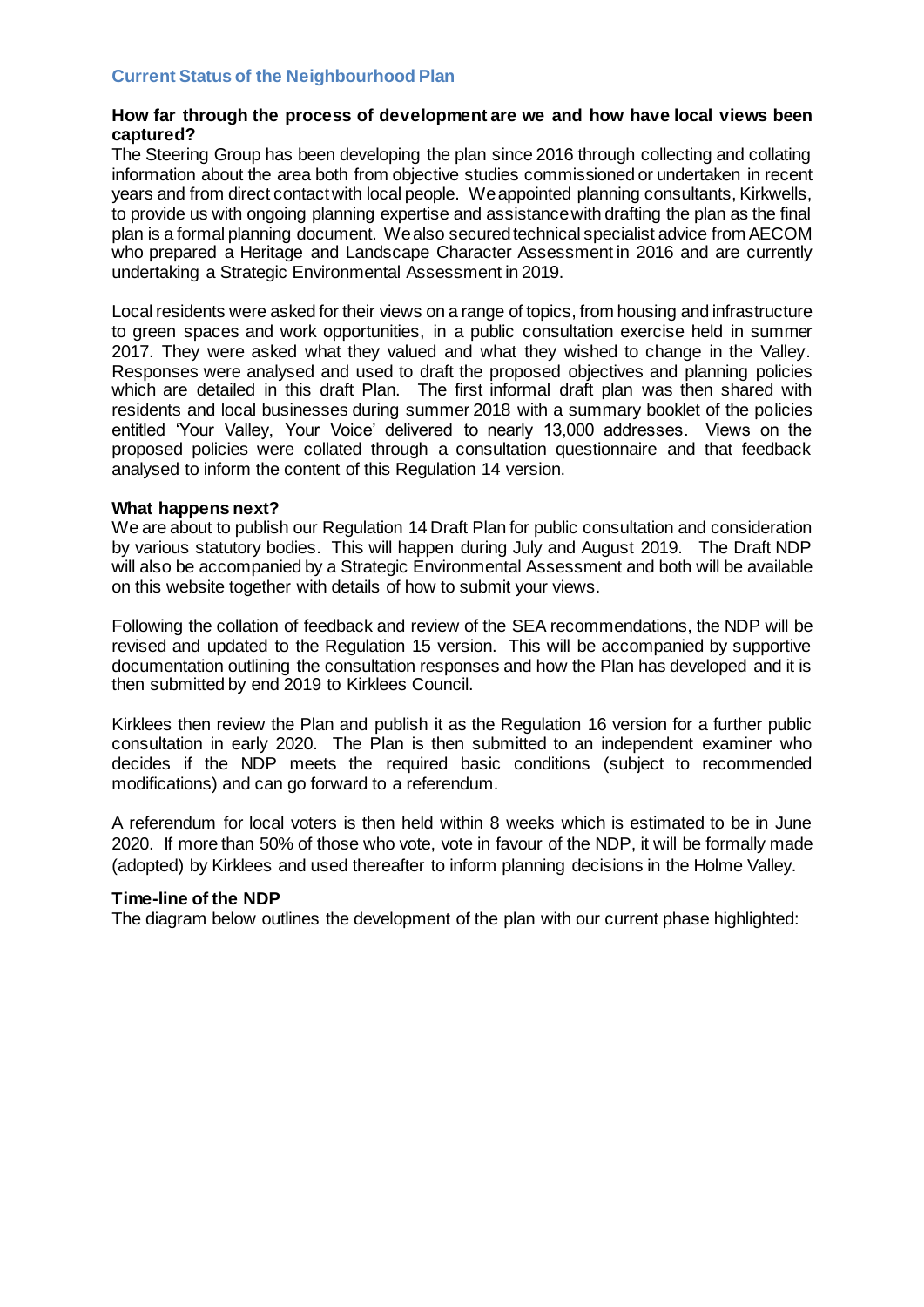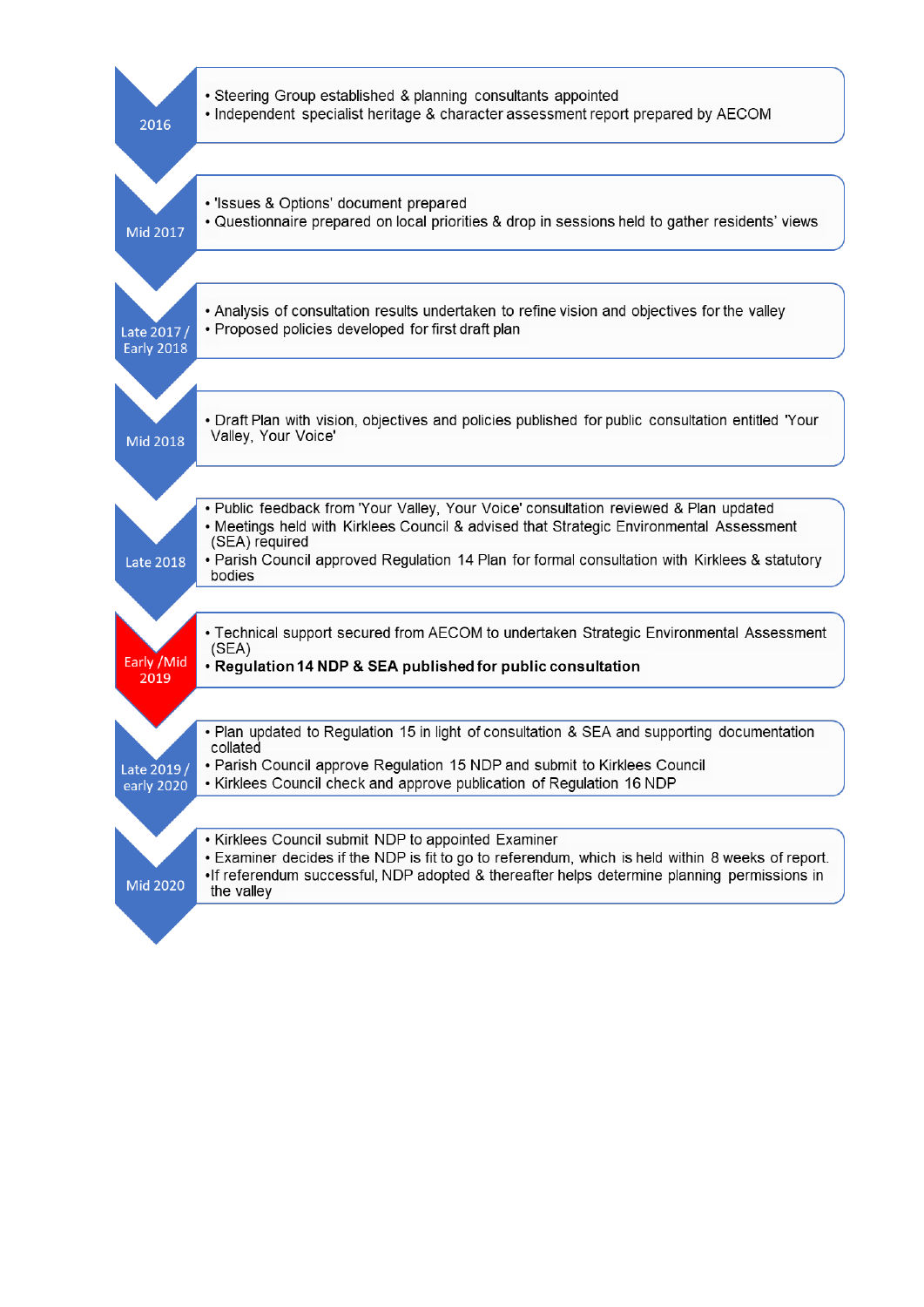## **Feedback from public consultation in 2017 & 2018**

## **What did local people tell us in the first consultation in 2017?**

A NDP has to propose policies which are shown to reflect local concerns and priorities and a number of key themes were identified through the consultation.

In summary, the responses highlighted that what people like most about living in the Holme Valley is the rural environment and its sense of community.

Looking to the future, responders wanted to see:

- improvements to traffic
- limited development
- improved shopping
- affordable and small houses
- additional houses spread around Valley with priority to brownfield sites
- more sustainable energy efficient homes
- housing and economic development to be sensitive to the Valley's character enforced through planning permission and law
- more people able to work in the Valley
- better public transport
- protection of the rural nature, green belt and fields.

## **How does the NDP reflect these views and how did you consult further?**

The detail of the NDP discussed the feedback from the consultation alongside a range of other sources of local information on demographics, heritage, education and planning guidance. Supported by our professional planning consultants, Kirkwells, we have collated the evidence to identify planning policies which should help direct development in a positive way for the community. We have strengthened these through research into other NDPs being developed across the country and have sought examples of how other communities have addressed similar challenges in their areas.

We used all this feedback to prepare an informal first draft NDP which contained a proposed vision, 9 objectives and 16 planning policies which were all developed to address the issues raised by the community. This was shared with the community for further consultation in summer 2018 through the 'Your Valley, Your Voice' booklet. Alongside this community consultation, we sought the informal views of Kirklees and met with them to discuss our emerging policies.

### **What did local people tell us in the 'Your Valley, Your Voice' consultation in 2018?**

Feedback from the 2018 informal 'Your Valley, Your Voice' consultation resoundingly endorsed the proposed policies and also provided us with proposals for Local Green Spaces. These areas of local significance can be protected from development and having assessed all the proposals against the National Planning Policy Guidance criteria, we have identified four locations for designation. We believe that unlike other proposed locations, they are not covered by any existing protection and that they meet the requirements of being close to the community, demonstrably special and local in character.

These are:

- 1. Scholes, Well Garden on Marsh Road
- 2. Scholes, Sandygate Fields between Sandy Gate & Scholes Moor Road
- 3. Wooldale, 'Chapel Field' between Bill Lane & Robert Lane
- 4. Hade Edge Gateway Triangle between Penistone Road & Dunford Road

Our website includes two documents: one collating public feedback and the other capturing Kirklees' advice. Each document indicates how this feedback has been used to update the 2018 plan to create this Regulation 14 Plan. The Plan now contains 8 objectives and 13 planning policies as we refined and rationalised them to make the Plan more focused.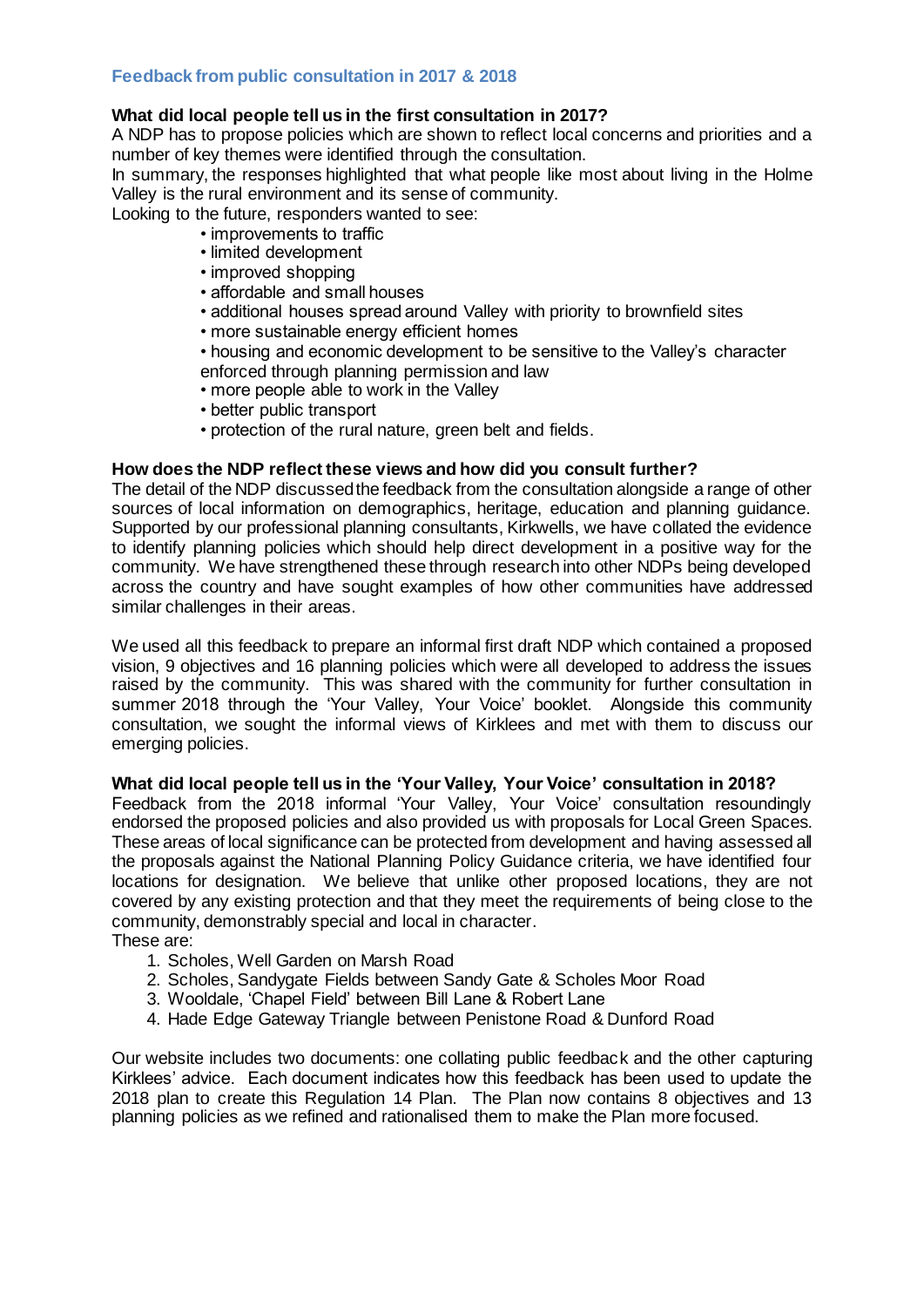## **Detail of the content of the NDP**

## **How is the NDP structured?**

The NDP comprises a vision statement, a set of objectives and formal planning policies. These policies are accompanied by detailed commentary explaining the meaning of the policies and what they are seeking to achieve. The document addresses each policy area in turn, covering a range of areas including landscape, heritage, housing, the economy, education, transport and sustainability.

### **What is the proposed vision and objectives?**

The vision is based on the steering group's views, feedback from the groups to which they belong and the many consultation exercises carried out in recent years, and describes what we want to achieve over the next 15 years.



## **What are the proposed policies?**

The policies flow from the objectives and will be used to determine planning applications submitted to Kirklees Council. The policies will help developers understand local priorities and aspirations. Each policy contains detail to guide planning decisions related to its overall theme.

# **PLANNING POLICIES**

- 1. Protecting and enhancing the landscape character of the Holme Valley
- 2. Protecting and enhancing the built character and conservation areas of the Holme
	- Valley and promoting high quality design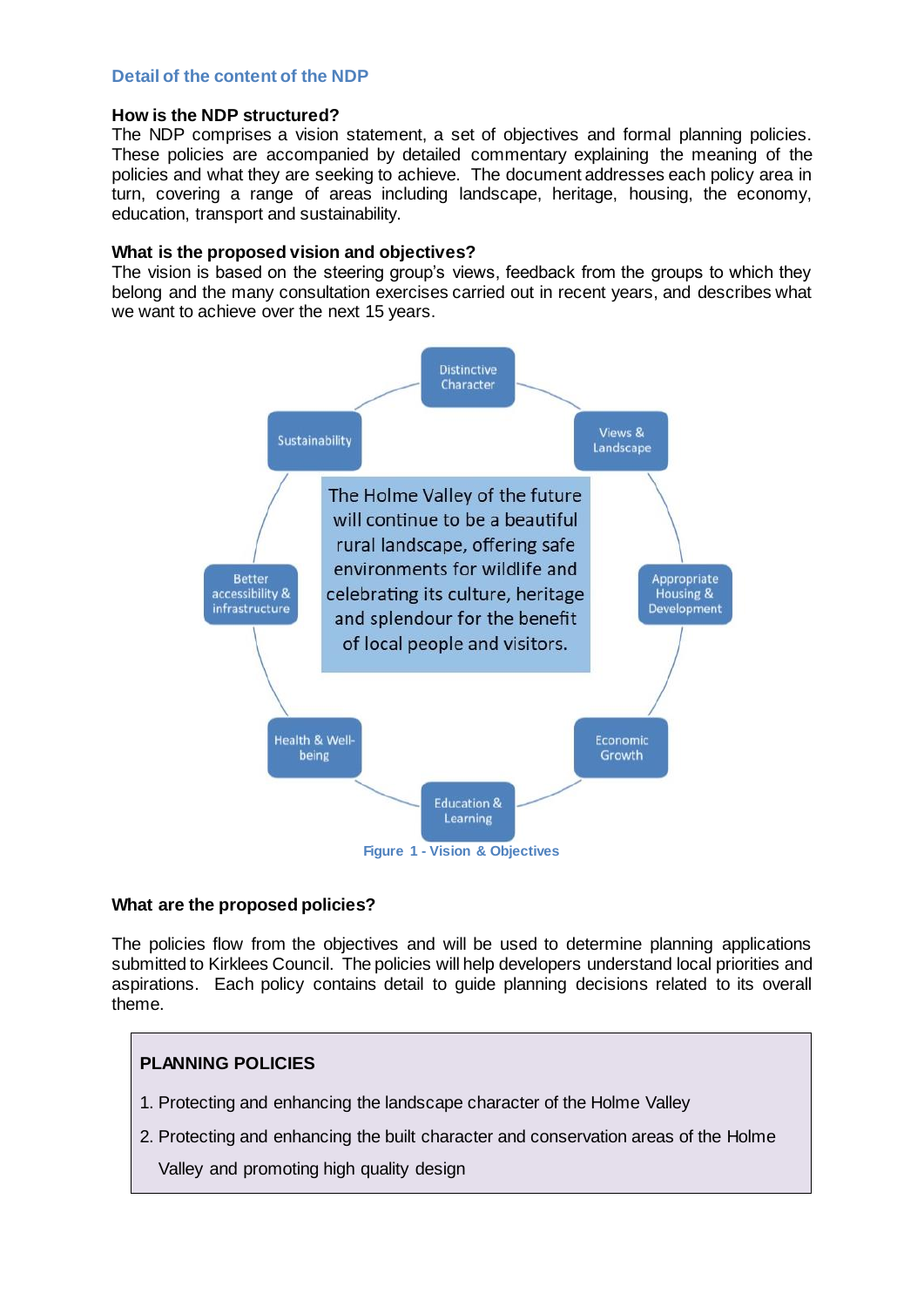- 3. Conserving and enhancing local non-designated heritage assets
- 4. Promoting high quality shop fronts, and advertisements
- 5. Promoting high quality public realm
- 6. Building homes for the future
- 7. Supporting business generation
- 8. Facilitating development in Holmfirth, Honley and other local centres
- 9. Protecting and enhancing local community facilities
- 10. Protecting local green space
- 11. Improving transport, accessibility and local infrastructure
- 12. Promoting sustainability
- 13. Focusing developer contributions on local priorities.

## **What else is in the NDP?**

The NDP also includes 'actions' to be taken forward by the Parish Council alongside the NDP. These non-planning issues cannot be addressed through a NDP but they are still important concerns identified by the community: by capturing them, we can help inform future work by the Parish Council to deliver the overall vision and objectives.